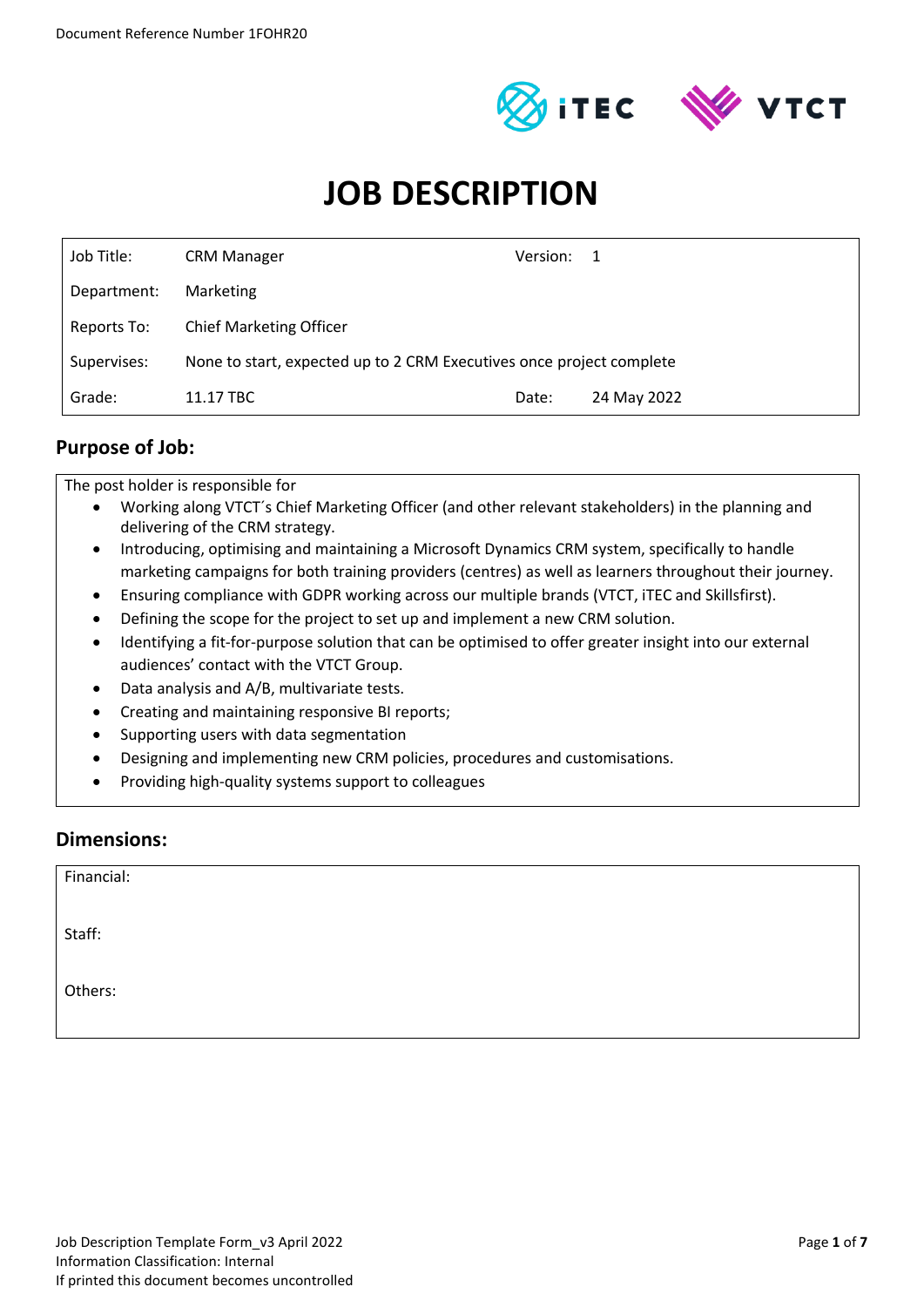

### **Organisation Structure:**

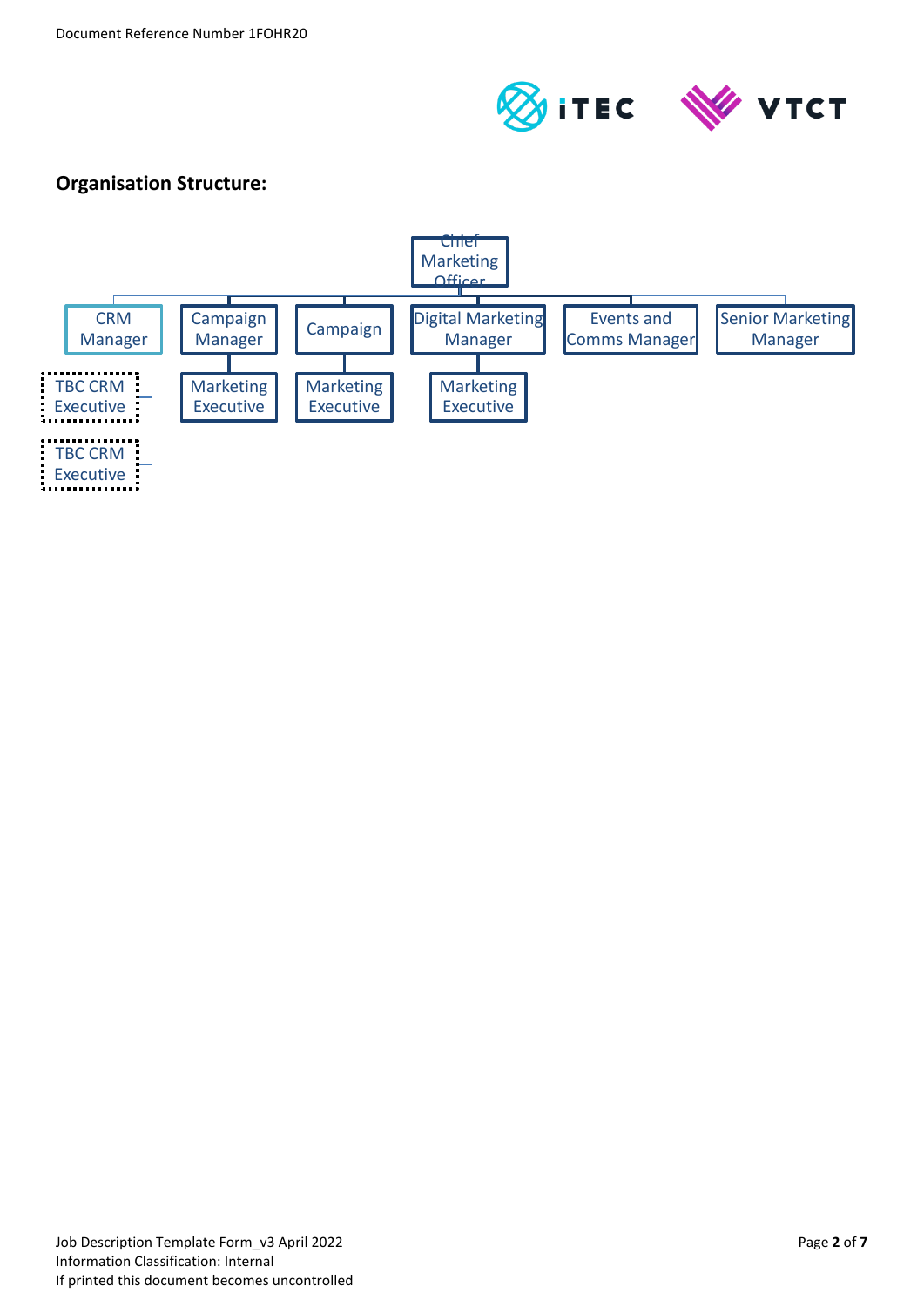

#### **Principal Accountabilities:**

- 1. Overseeing the project to implement a CRM system from early planning through to final implementation
- 2. Planning and delivering appropriate CRM strategies across the organisation encouraging internal teams to use the system
- 3. Responsibility for deciding on the CRM platform structure and architecture ensuring it works seamlessly across the organisation and captures all required information at key points in the training providers (centres) and learner relationship with VTCT as a whole.
- 4. Mapping out and maintaining a wide range of training provider (centre) and learner journeys, analysing touch points with the organisation, identifying different types of interactions (such as transactional, functional, emotional) and maximising opportunities.
- 5. Ensuring the database is segmented effectively for targeted communications and marketing activities
- 6. Overseeing the migration of all direct communications to lower cost mediums such as SMS and email
- 7. Developing and implementing testing strategies for all aspects of the CRM to ensure the most effective approach for the organisation and its products
- 8. Working closely with all areas of VTCT as a whole to ensure the CRM works effectively across different functions, e.g. Sales and Academic, where requirements may vary
- 9. Working in partnership with VTCT's Senior Project Manager as well as the ICT department, to ensure technical issues are addressed and escalated appropriately
- 10. Be an expert in all aspects of Microsoft Power BI. Be a visible and proactive advocate for the system.
- 11. Design & develop management information reports & data visualisations; provide support in forecasting and modelling as necessary.
- 12. Assist colleagues in defining selection and data briefs; deliver complex segmentations, lifecycles and associated communication plans.
- 13. Work closely with colleagues to gather and analyse requirements for customer acquisition processes;
- 14. Manage projects to improve systems and processes
- 15. Act as a technical lead for a wide range of Marketing's activities.
- 16. Continuously expand, extend and improve the CRM system through configuration, customisation and development work; develop and implement test plans, including User Acceptance Testing; ensure robust version-controlling.
- 17. Write and maintain database documentation, including data standards and policies & procedures.
- 18. Keep up to date with technical and industry developments.

#### **General Responsibilities:**

- Undertake training and development as required by the organisation.
- Demonstrate by actions commitment to organisation's Values.
- Demonstrate by actions commitment to equality, diversity and inclusion.
- Any other duties commensurate with role to support the organisation's business needs.
- To be responsible for their own health and safety.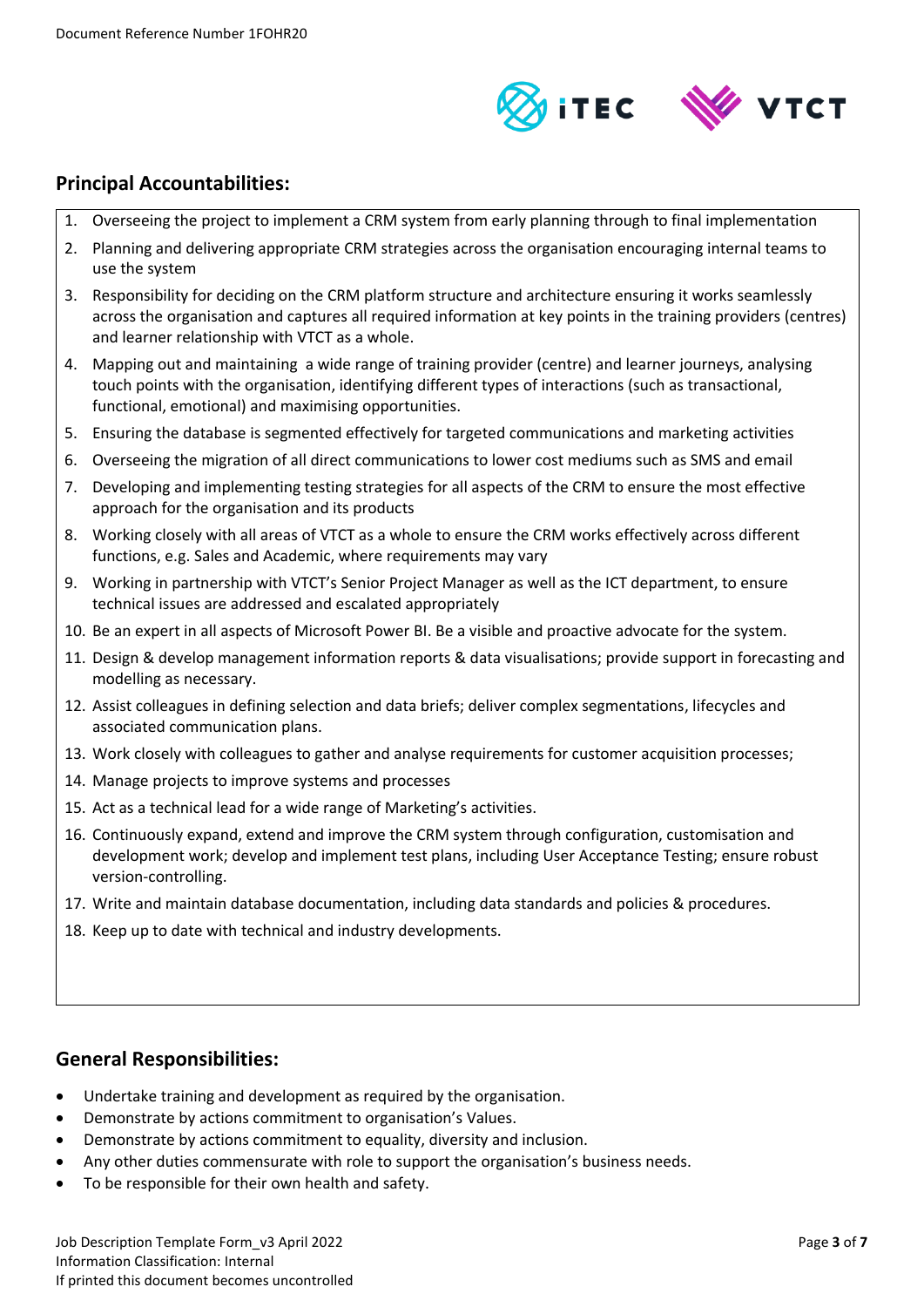

#### **Working Relationships and Contacts:**

- Reporting periodically via the Chief Marketing Officers, to Corporate Leadership Team (CLT) notably Marketing, Business Development, Academic and Operations.
- Working in partnership with the Head of IT and Customer Service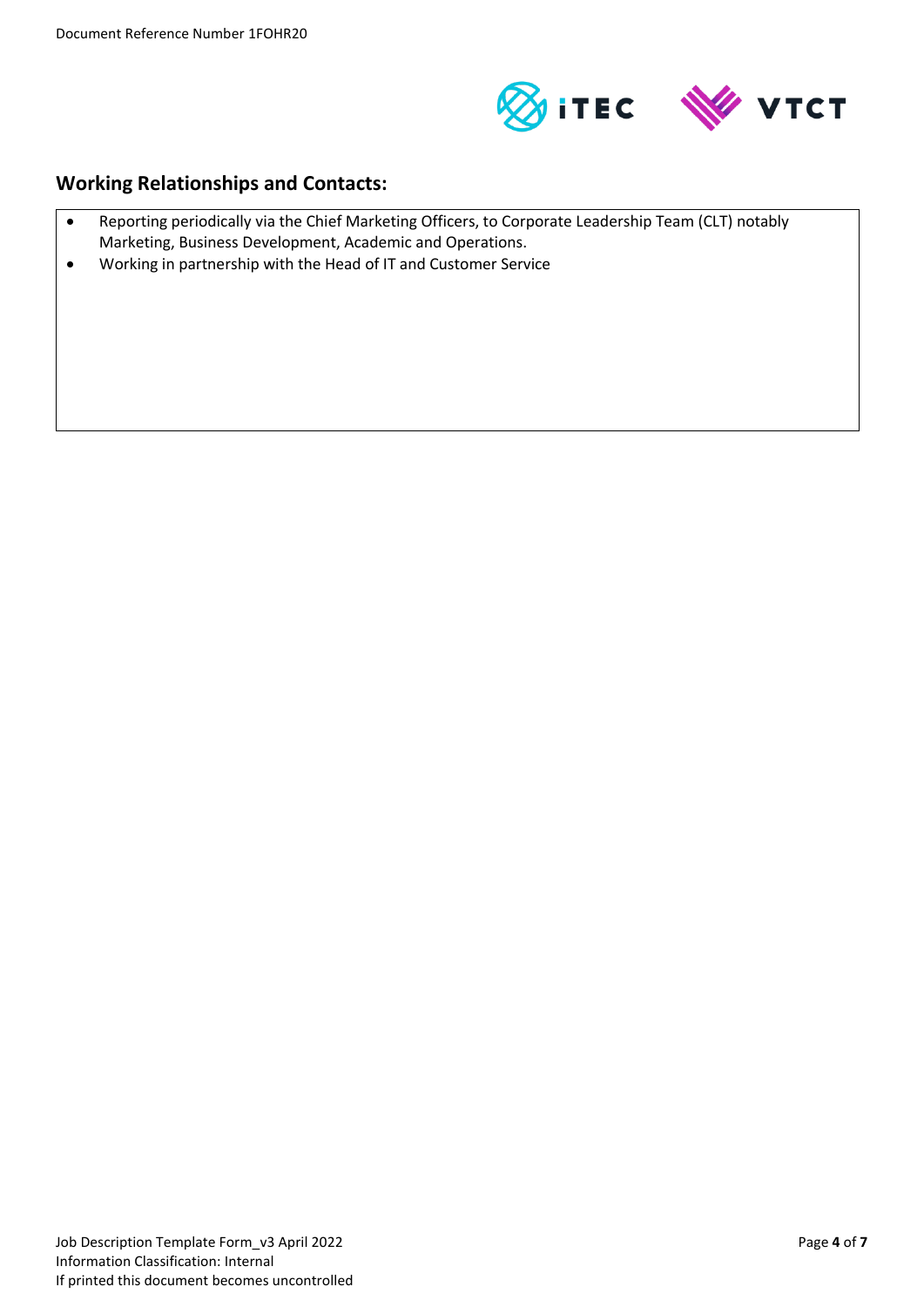

## **Person Specification:**

| <b>ATTRIBUTES</b>                                                                                                                                                                                                                 | <b>ESSENTIAL</b>                                                                                                                                                                                                                                                                                                                                 | <b>DESIRABLE</b>                                                                                             |
|-----------------------------------------------------------------------------------------------------------------------------------------------------------------------------------------------------------------------------------|--------------------------------------------------------------------------------------------------------------------------------------------------------------------------------------------------------------------------------------------------------------------------------------------------------------------------------------------------|--------------------------------------------------------------------------------------------------------------|
| Knowledge<br>This relates to the level and breadth of<br>knowledge required to do the job, e.g.<br>an understanding of a defined system,<br>practice, method or procedure.                                                        | Significant experience of Salesforce or Microsoft Dynamics<br>Extensive experience of direct and digital marketing in a comparable industry<br>Strong background in customer acquisition, re-engagement and retention<br>strategies<br>Educated to a degree level or equivalent professional experience, preferably in<br>an IT or related field | Experience of introducing CRM into an<br>organisation<br>Email marketing software, particularly<br>Mailchimp |
|                                                                                                                                                                                                                                   | Microsoft Power BI Super User                                                                                                                                                                                                                                                                                                                    |                                                                                                              |
| <b>Technical/Work-based Skills</b><br>This relates to the skills specific to the<br>job, e.g. language fluency, typing skills,<br>etc.                                                                                            | Excellent analytical skills and the ability to use analysis to formulate<br>recommendations for improvements                                                                                                                                                                                                                                     |                                                                                                              |
| <b>General Skills/Attributes</b><br>This relates to more general<br>characteristics required to do the job<br>effectively, e.g., effective written<br>communication skills, ability to delegate,<br>motivation or commitment etc. | A confident and articulate communicator capable of explaining marketing and<br>CRM concepts in plain English                                                                                                                                                                                                                                     |                                                                                                              |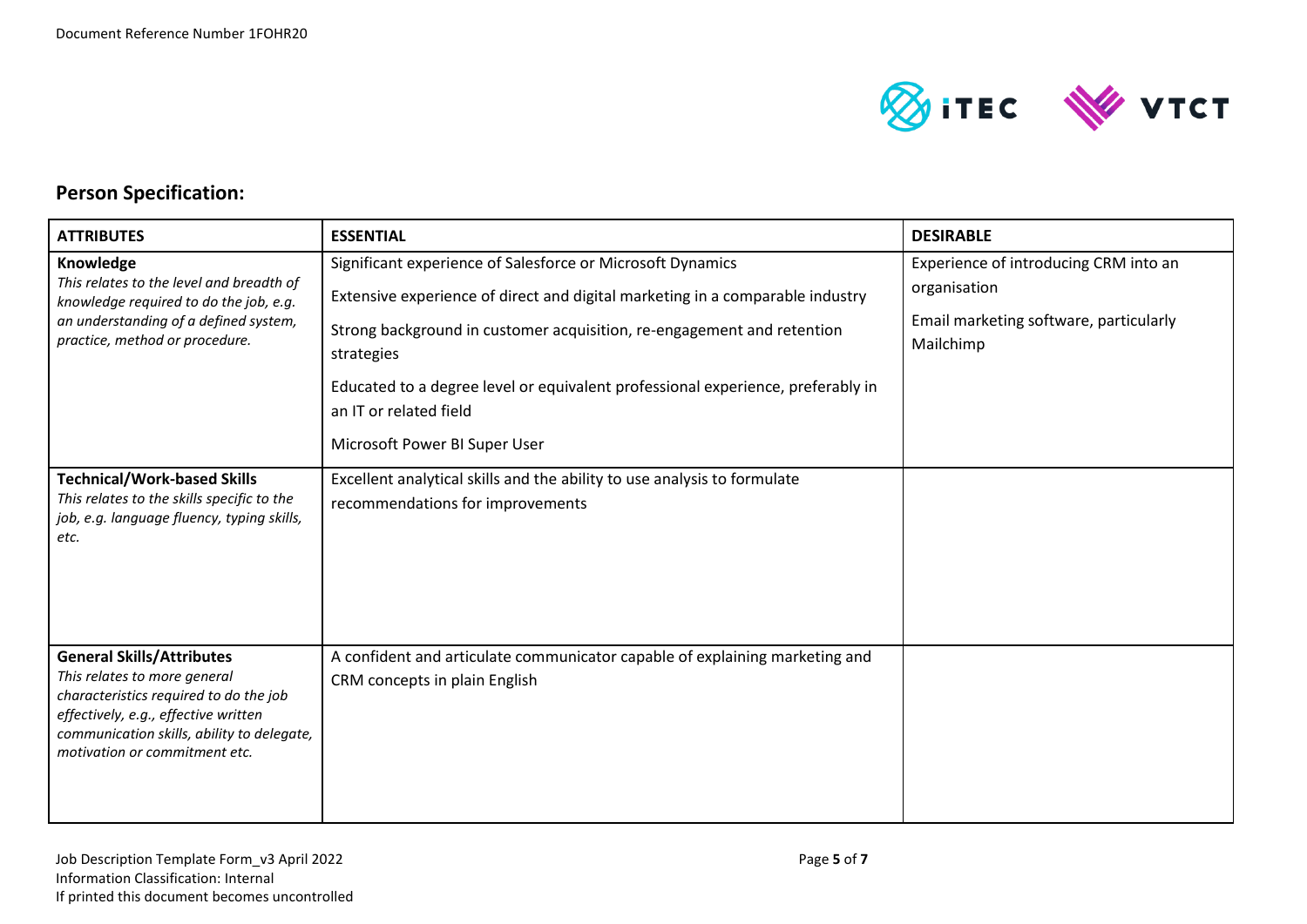

| <b>Experience</b><br>This is the proven record of experience<br>and achievement in a field, profession or<br>specialism. This could include a<br>minimum period of experience in a<br>defined area of work (take care to<br>ensure period stated is appropriate and<br>not unnecessarily excessive) | Substantical experience of CRM using an enterprise level CRM system such as<br>SalesForce of Microsoft Dynamics | Experience of implementing a new systems |
|-----------------------------------------------------------------------------------------------------------------------------------------------------------------------------------------------------------------------------------------------------------------------------------------------------|-----------------------------------------------------------------------------------------------------------------|------------------------------------------|
| <b>Qualifications</b><br>Please state the level of education and<br>professional qualifications and/or<br>specific occupational training required                                                                                                                                                   | Degree level or equivalent                                                                                      |                                          |